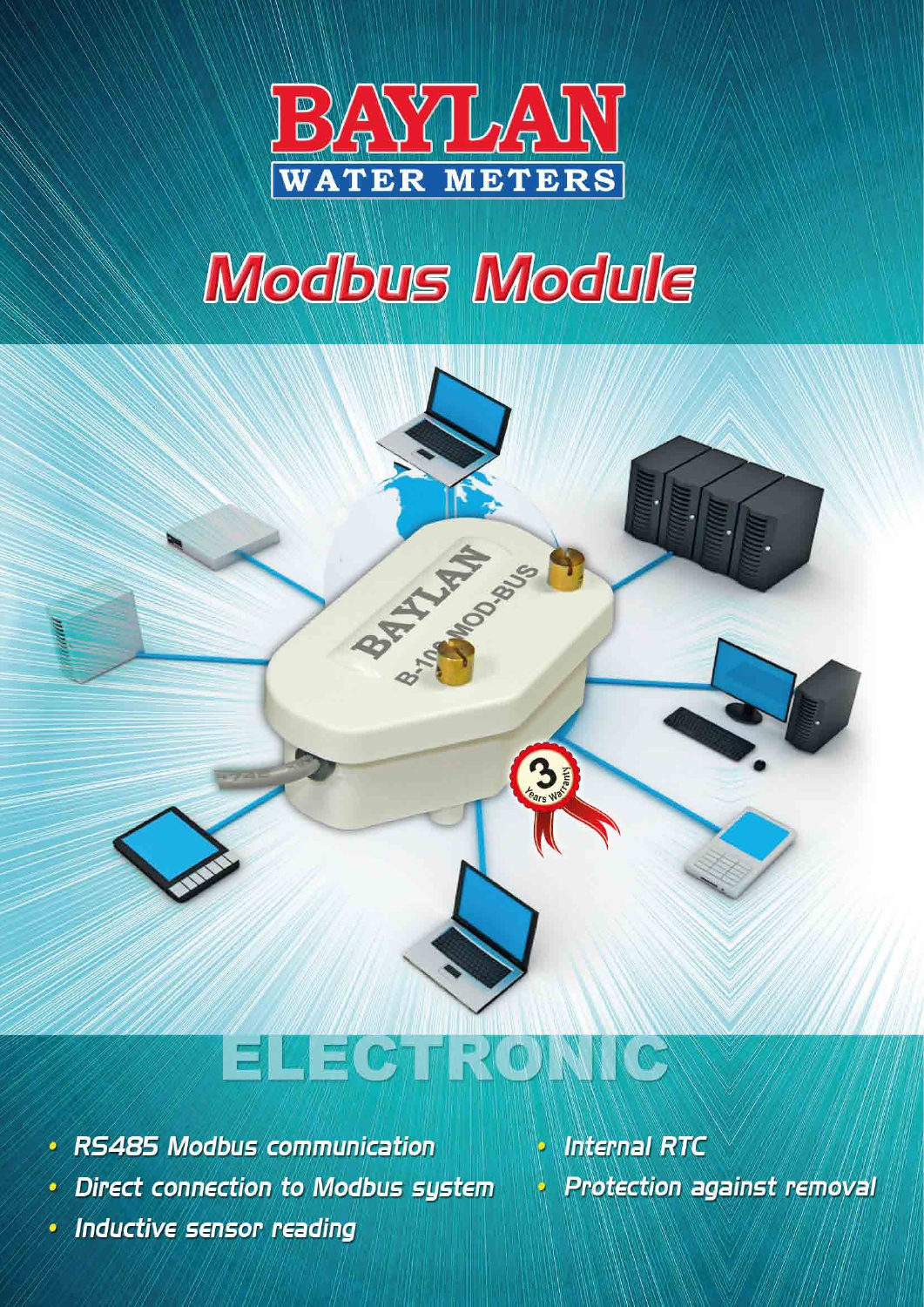## MODBUS MODULE

Modbus modules;which is designed to calculate value of Baylan mechanical water meter reading coil compatible. Counted values of consumption in the memory module saved and can be read with Modbus communication protocol.

#### **PROPERTIES**

- RS485 Modbus communication
- Direct connection to Modbus system
- IP68 Protection class
- Inductive sensor reading
- Internal RTC
- Protection against removal
- 3 years guaranty



| <b>Model Type</b>    | <b>Definition</b>                                                    |
|----------------------|----------------------------------------------------------------------|
| <b>Modbus Module</b> | Mechanical counter the consumption of to be counted<br>and recorded. |

| <b>Technical Information</b>                                                                                 |                                                                      |
|--------------------------------------------------------------------------------------------------------------|----------------------------------------------------------------------|
| Power                                                                                                        | Built-in Lithium battery 3V                                          |
| <b>Battery Consumption</b><br><b>Reading Pals</b><br><b>Reading Maximum</b><br><b>Maximum Reading Period</b> | 10uA (Average)<br>inductive sensor reading<br>99999,9 m3<br>1 minute |

| <b>RS485 MODBUS</b><br><b>COMMUNICATION</b> |                       |
|---------------------------------------------|-----------------------|
| <b>Parameters</b>                           | 8N1 9600 bps          |
| Protocol                                    | Modbus - ASCII or RTU |
| <b>Adress</b>                               | 1247                  |
| The maximum distance                        | 1000 m                |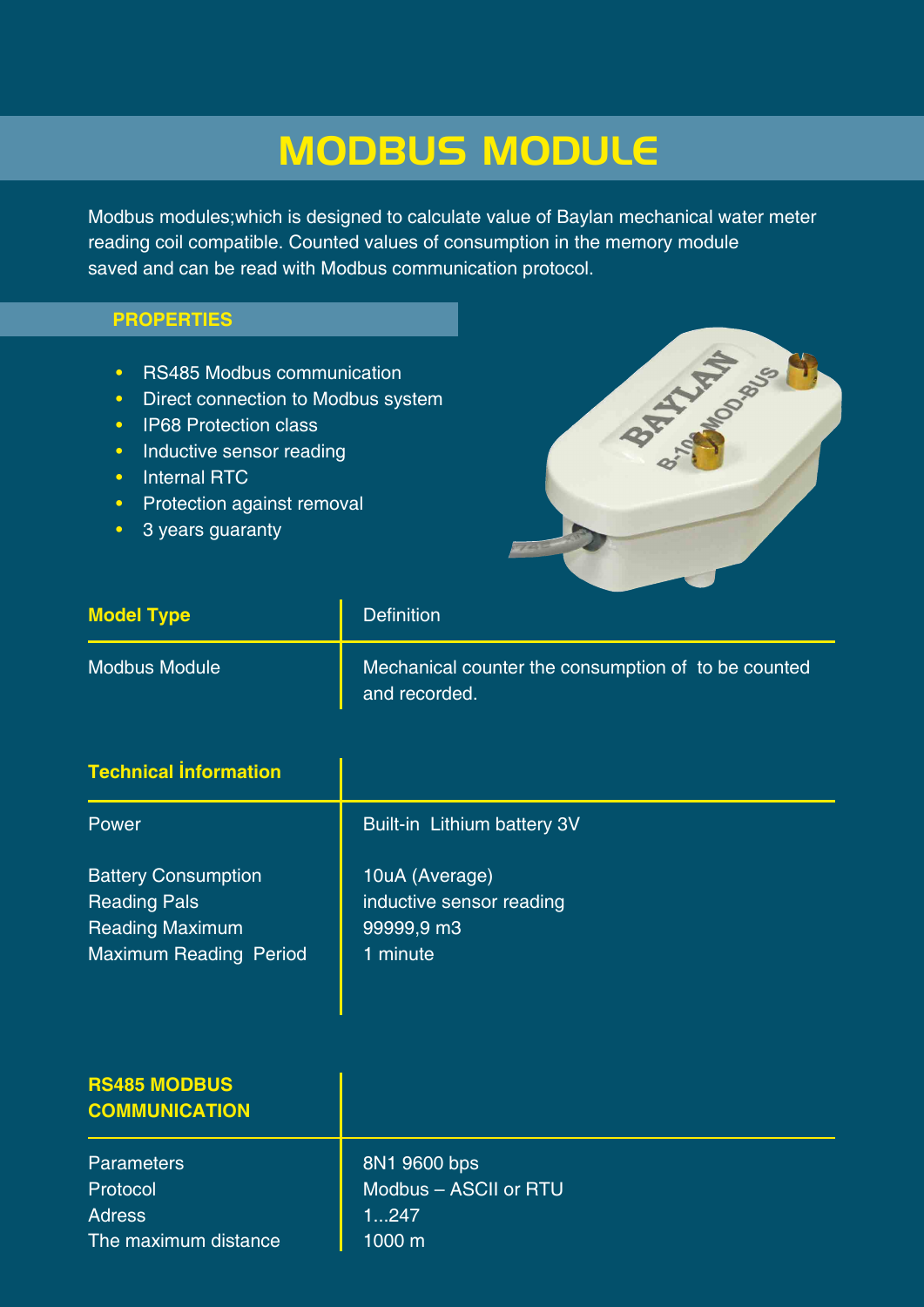# MODBUS REGISTER MEMORY

| Register *  | <b>Definition</b>       | <b>Data Type</b> | <b>Property</b> |
|-------------|-------------------------|------------------|-----------------|
| 4001 - 4002 | Module Id Number        | <b>Float</b>     | Read only       |
| 4003 - 4004 | Consumption (m3)        | <b>Float</b>     | Read/write      |
| 4005        | Slave ID number         | Int              | Read/write      |
| 4006        | interference info       | Int              | Read/write      |
| 4007        | Second                  | Int              | Read/write      |
| 4008        | <b>Minute</b>           | Int              | Read/write      |
| 4009        | Hour                    | Int              | Read/write      |
| 4010        | Day                     | Int              | Read/write      |
| 4011        | <b>Month</b>            | Int              | Read/write      |
| 4012        | Year                    | Int              | Read/write      |
| 4013        | <b>Maximum flowrate</b> | Int              | Read/write      |
| 4014        | <b>Battery status</b>   | Int              | Read/write      |
| 4015        | <b>Version</b>          | Int              | Readonly        |
| 4016        | Reserved for future use | Int              | Readonly        |

| $\color{blue}\star$ | <b>Minus Offset</b>     | $= 4001$                                                                   |
|---------------------|-------------------------|----------------------------------------------------------------------------|
| *.                  | <b>Default Slave ID</b> | $= 1$                                                                      |
| $***$               | <b>Module ID</b>        | $=$ The module ID that's been assigned to the AMR device during            |
|                     |                         | manufacture.                                                               |
| $***$               | <b>Consumption</b>      | $=$ Represents the mechanical index, the value recognized by the inductive |
|                     |                         | sensor. For ex: 1234 recognized determines the 123,4 m3 value.             |
| $***$               | <b>Slave Id</b>         | = Address of module used in the Modbus communication                       |
| $***$               | Interference info       | $=$ Value is "1" meter removed                                             |
| $***$               |                         | <b>Second, minute, hour</b> $=$ Time info of module                        |
| $**$                | Day, month, year        | $=$ Date info of module                                                    |
| $***$               | <b>Maximum flowrate</b> | $=$ The value of the maximum flow through the meter.                       |
| $***$               | <b>Battery status:</b>  | $=$ Battery voltage level of the module. If the level 0xFF is full and     |
|                     |                         | 0x00 is empty                                                              |
| $***$               | <b>Version</b>          | $=$ Embedded software version of the module.                               |
| $***$               | <b>Reserved</b>         | $=$ Was left empty for future applications.                                |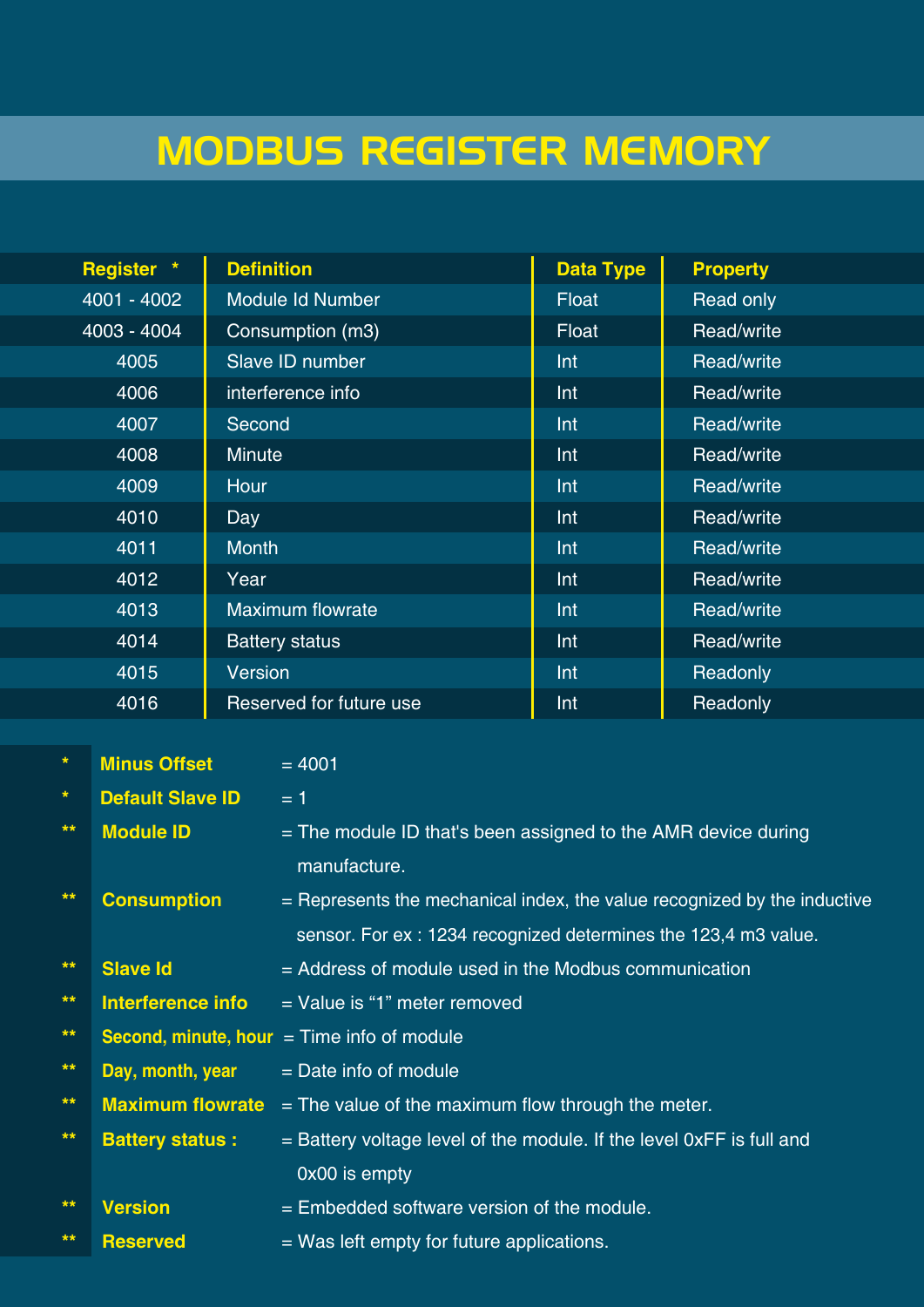### FORMAT OF THE INFORMATION PACKAGE SENT

### **\*\* Module Id and consumption format**



# as float  $High = 18838 = 0x4996$



### **\*\* Cable connection**



**\*\* Other information**

|   |  | 2 Byte Format  |                                                                                                                                 |  |
|---|--|----------------|---------------------------------------------------------------------------------------------------------------------------------|--|
|   |  | <b>MSB</b> LSB | $\mathcal{L}^{\text{max}}_{\text{max}}$ and $\mathcal{L}^{\text{max}}_{\text{max}}$ and $\mathcal{L}^{\text{max}}_{\text{max}}$ |  |
| ~ |  |                |                                                                                                                                 |  |

**For ex:** 0x01 value

 $Low = 0x01$  $High = 0x00$ 

| <b>MSB LSB</b> | $\mathcal{L}(\mathcal{L})$ and $\mathcal{L}(\mathcal{L})$ and $\mathcal{L}(\mathcal{L})$ and $\mathcal{L}(\mathcal{L})$ |
|----------------|-------------------------------------------------------------------------------------------------------------------------|
|                |                                                                                                                         |

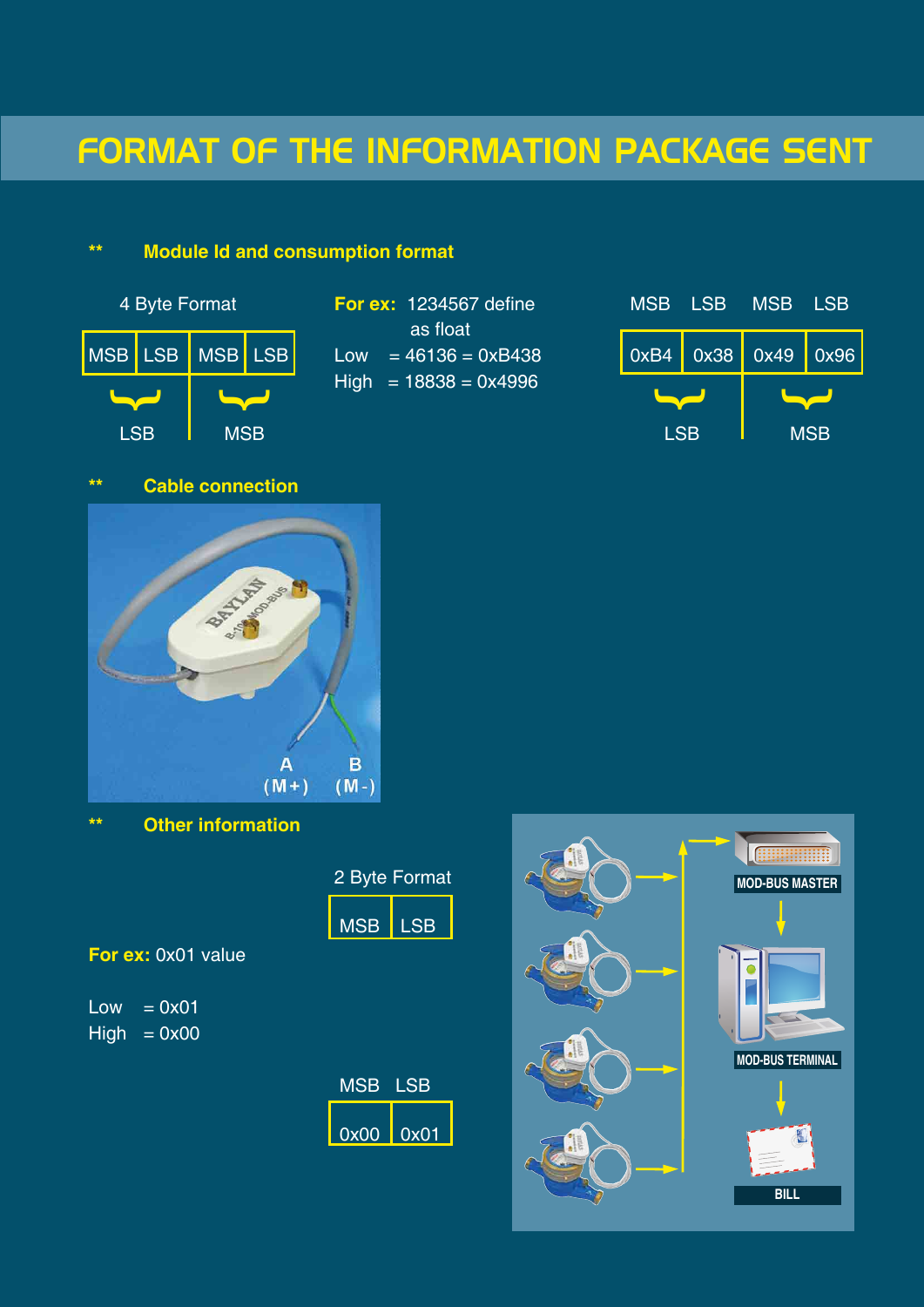### THE USING FORMAT OF O6 AND I6 COMMANDS

**NOTE:** Consumption register and command 06 cannot be changed. Should be use command 16.

**For ex:** Tüketim maksimum 999999 değerini alabilir  $High = 18804 = 0x4974$  $Low = 9200 = 0x23F0$ Initially the low value(0x23F0) from high(0x23) to low(0xF0) must be written to 4003 address. Also to the 4004 address high value(0x4974) from high(0x49) to low (0x74) must be written.



| <b>Command</b>              |                                  | <b>Response</b>             |                  |
|-----------------------------|----------------------------------|-----------------------------|------------------|
| Field name                  | <b>ASCII</b>                     | Field name                  | <b>ASCII</b>     |
| <b>Starting</b>             |                                  | <b>Starting</b>             | Ę                |
| <b>Modbus Address</b>       | 0 <sub>1</sub>                   | <b>Modbus Adress</b>        | 0 <sub>1</sub>   |
| <b>Function</b>             | 1<br>$\overline{0}$              | <b>Function</b>             | $1\quad 0$       |
| <b>Starting Address MSB</b> | $\overline{0}$<br>$\overline{0}$ | <b>Starting Address MSB</b> | 0 <sub>0</sub>   |
| <b>Starting Address LSB</b> | $\overline{0}$<br>$\overline{2}$ | <b>Starting Address LSB</b> | $\overline{0}$ 2 |
| <b>Register No MSB</b>      | $\overline{0}$<br>$\overline{0}$ | <b>Register No MSB</b>      | $\overline{0}$ 0 |
| <b>Register No LSB</b>      | $\overline{2}$<br>$\overline{0}$ | <b>Register No LSB</b>      | $\overline{0}$ 2 |
| Byte count                  | $\overline{0}$<br>$\overline{4}$ | <b>LRC</b>                  | E B              |
| Data High                   | 2 <sub>3</sub>                   |                             | <b>CR-LF</b>     |
| Data Low                    | $F$ 0                            |                             |                  |
| Data High                   | $\overline{4}$<br>9              |                             |                  |
| Data Low                    | 7 <sup>1</sup><br>$\overline{4}$ |                             |                  |
| <b>LRC</b>                  | $1 \quad 7$                      |                             |                  |
|                             | <b>CR-LF</b>                     |                             |                  |

**NOTE =** The parts which are outside of consumption should be written in integer format.